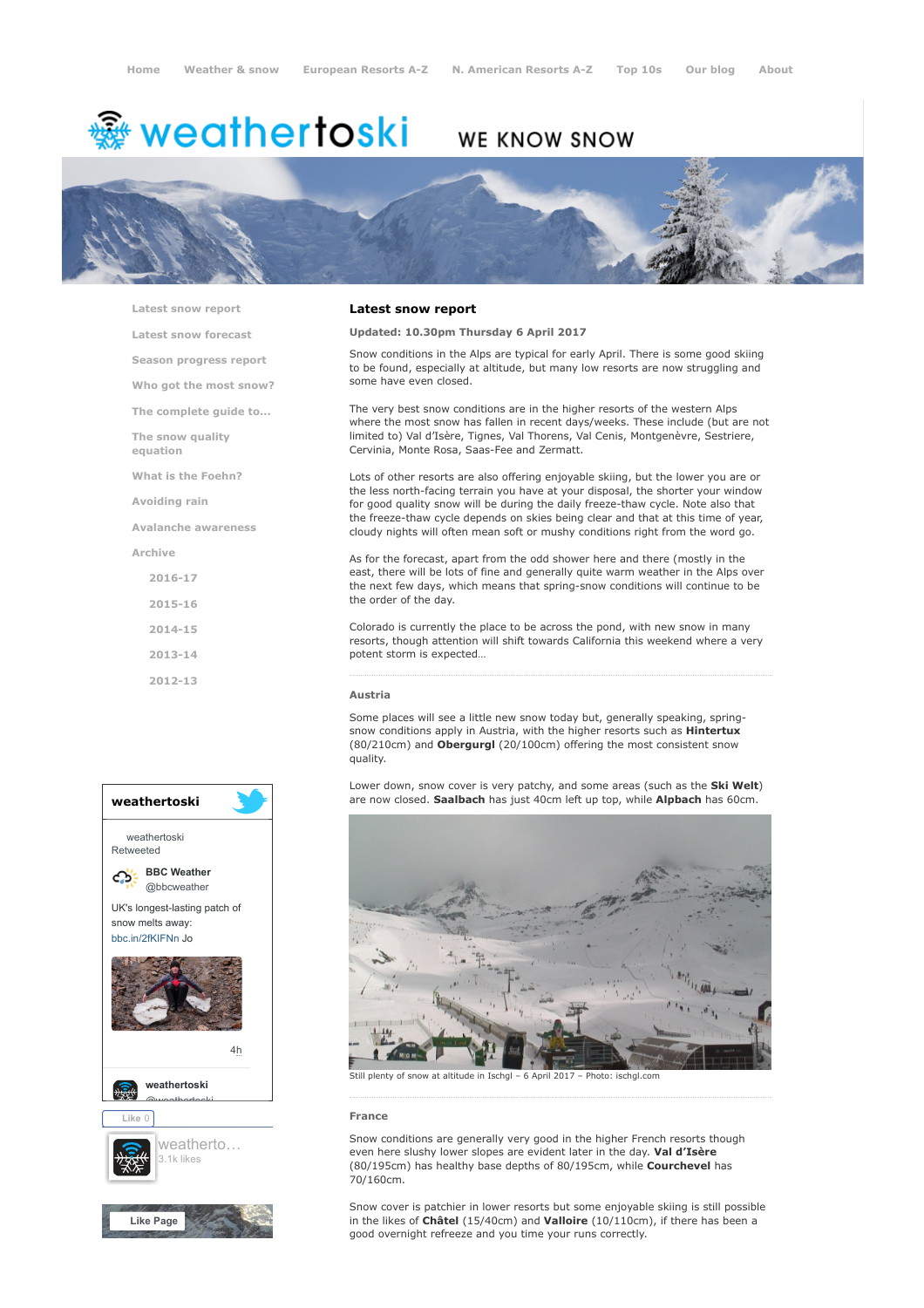Follow me on: **Lwitte** 

[Tweet](https://twitter.com/intent/tweet?original_referer=https%3A%2F%2Fwww.weathertoski.co.uk%2Fweather-snow%2Farchive%2Fsnow-report-06-04-2017%2F&ref_src=twsrc%5Etfw&text=Weather%20to%20ski%20-%20Snow%20report%20-%206%20April%202017&tw_p=tweetbutton&url=https%3A%2F%2Fwww.weathertoski.co.uk%2Fweather-snow%2Farchive%2Fsnow-report-06-04-2017%2F)

Tweet this page





# Contact us...

Got a burning question about weather or snow conditions in the Alps? [Contact us](https://www.weathertoski.co.uk/about-1/contact-us/) and we'll do our best to answer it...

## E: [info@weathertoski.co.uk](mailto:fraser@weathertoski.co.uk)

T: +44 (0)20 3151 3154



ditions in Val Thorens – 6 April 2017 – Photo: valthorens.com

#### Italy

The best snow conditions in Italy are at altitude in the west, where Cervinia still has base depths of 30/200cm and Alagna has 0/220cm.

Generally speaking, however, spring-snow conditions rule and natural snow cover is patchy lower down. Cortina now has 0/50cm depending on altitude, while Arabba has 20/70cm.



Superb skiing still possible high up in Cervinia – 6 April 2017 – Photo: cervinia.it

# Switzerland

As with most other parts of the Alps, you need to aim high for the most consistent snow quality. In this respect, you cannot beat the upper slopes of Zermatt (0/190cm) and Saas-Fee (20/280cm).

It is still possible to find some enjoyable skiing lower down, but natural snow cover is patchy in the likes of Grindelwald (0/140cm) and Champéry (0/90cm).



Still looking like winter up top in Saas-Fee – 6 April 2017 – Photo: saas-fee.ch

Rest of Europe

Snow cover is still respectable in the higher Pyrenean resorts, with base depths of 80/150cm in Andorra's Soldeu and 15/270cm in France's Cauterets. Expect